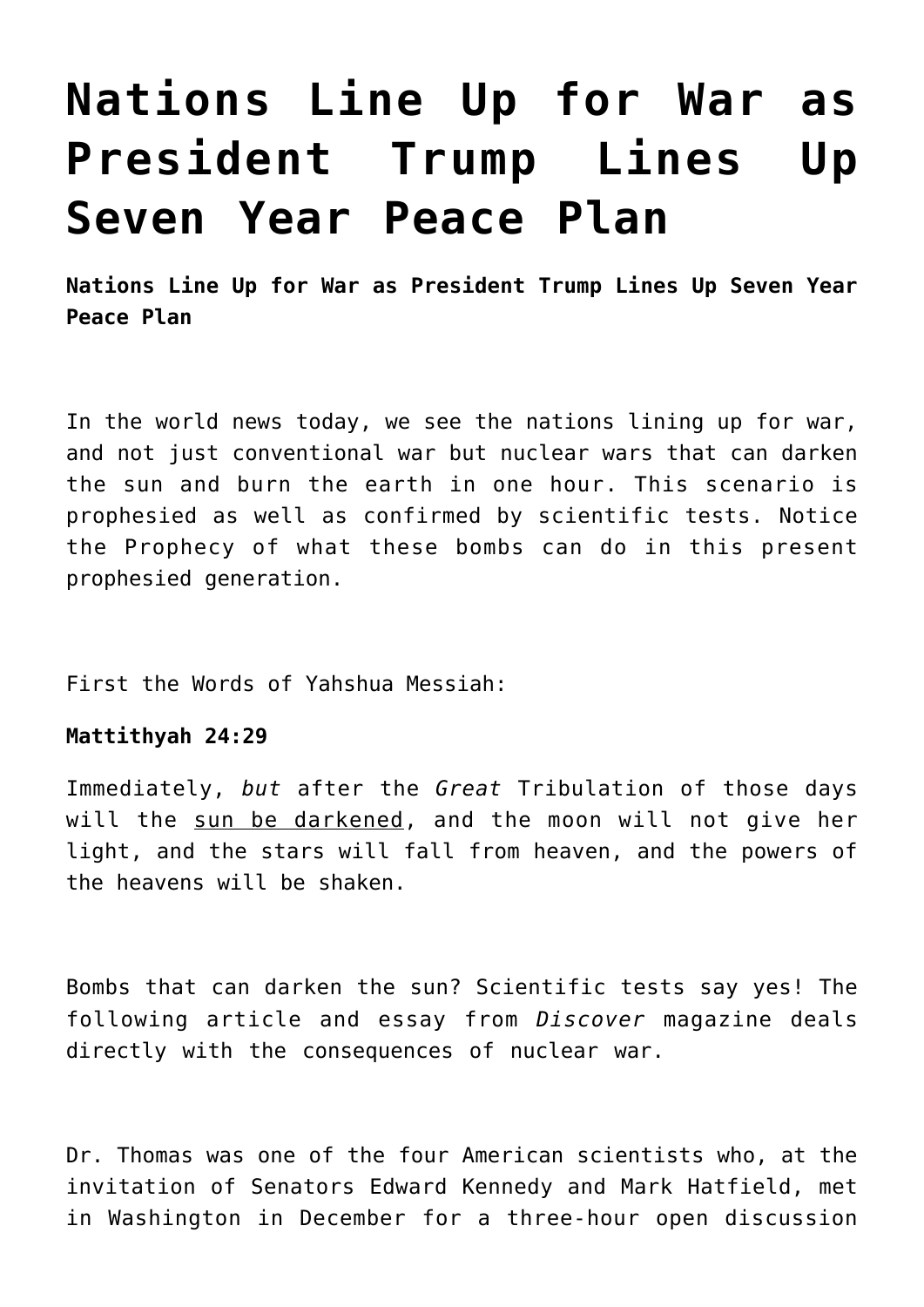with four Soviet counterparts. The subject of their discussion: the nuclear winter (DISCOVER).

Two scientific reports have recently been published, dealing with the probable effects of nuclear war upon the earth's climate and the life of the planet. The first discovery is already widely known within the scientific community of climatologists, geophysicists, and biologists here and abroad, and has been confirmed in detail by scientists in the Soviet Union. Computer models demonstrate that a nuclear war involving the exchange of less than one third of the total American and Soviet arsenal will change the climate of the entire Northern Hemisphere, shifting it abruptly from its present seasonal state to a long, sunless, frozen night. This will be followed after some months by a settling of nuclear soot and dust, then by a new malignant kind of sunlight, with all of its ultraviolet band, capable of blinding most terrestrial animals, no longer shielded from the earth by the ozonosphere. In the same research, new calculations of the extent and intensity of radioactive fallout predict the exposure of large land areas to much more intense levels of radiation than expected. The report is referred to as TTAPS, an acronym derived from the investigators' names: Turco, Toon, Ackerman, Pollack, and Sagan.

The second piece of work, by Paul Ehrlich and 19 other distinguished biologists, demonstrates that the predictions of TTAPS mean nothing less than the extinction of much of the earth's biosphere, very possibly involving the Southern Hemisphere as well as the Northern.

Taken together, the two papers change everything in the world about the prospect of thermonuclear warfare. They have already received a careful and critical review by scientists representing the disciplines concerned, here and abroad, and there already appears to be an unprecedented degree of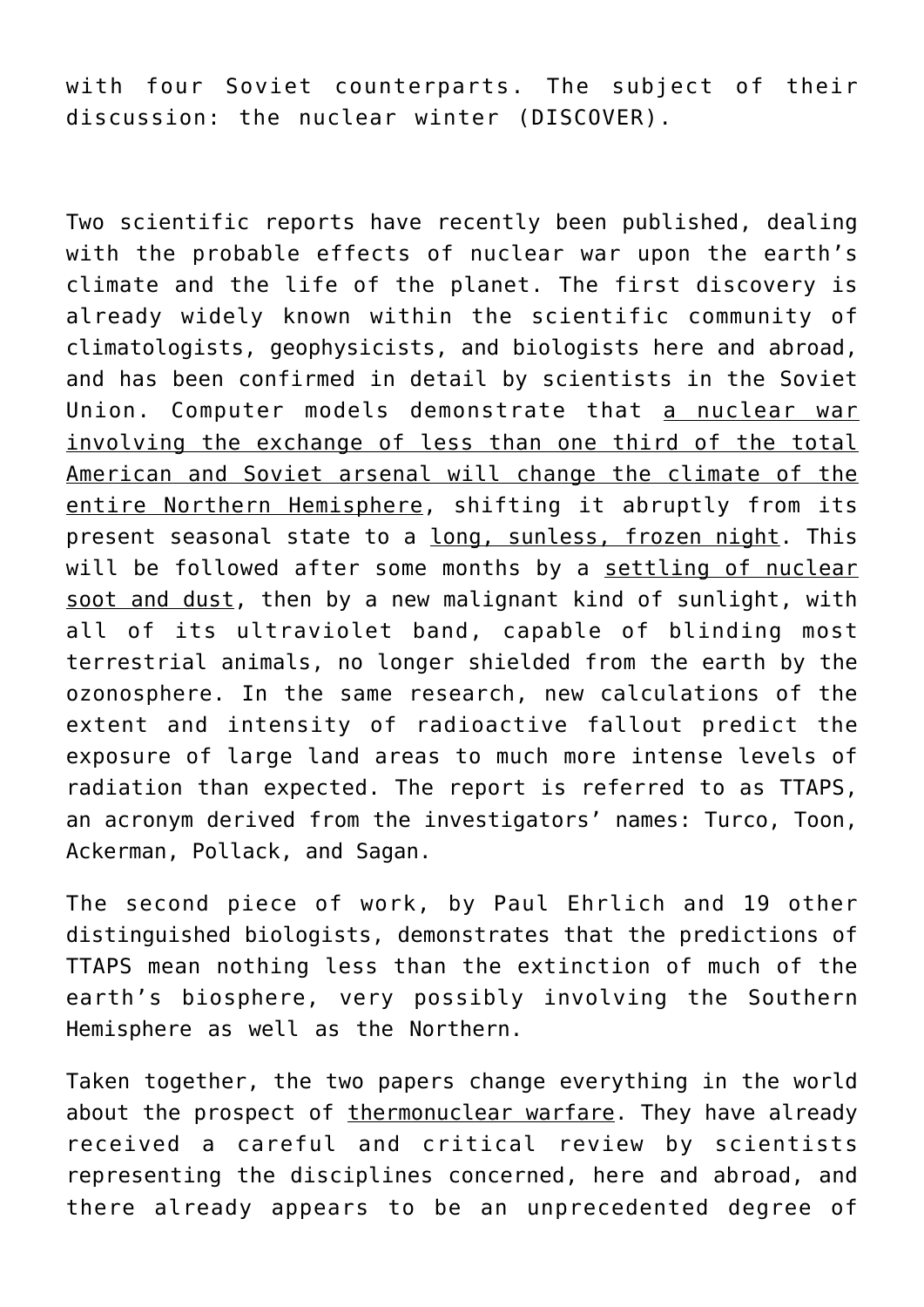concurrence with the technical details as well as the conclusions drawn. In the view of some referees, the TTAPS report may even be understating the climatological damage implied by its data. The 20 biologists' paper, summarized by Professor Ehrlich, represents the consensus arrived at by 40 biological scientists at a meeting in Woods Hole, Massachusetts, last spring.

It is a new world, demanding a new kind of diplomacy and a new logic.

Up to now, the international community of statesmen, diplomats, and military analysts has tended to regard the prospect of nuclear war as a problem only for the adversaries in possession of the weapons. Arms control and the endless negotiations aimed at the reduction of nuclear explosives have been viewed as the responsibility, even the prerogative, of those few nations in actual confrontation. Now all that is changed. There is no nation on earth free of the jeopardy of destruction if any two countries, or groups of countries, embark upon a nuclear exchange. If the Soviet Union and the United States, and their respective allies in the Warsaw Pact and NATO, begin to launch their missiles beyond a still undetermined and ambiguous minimum, neutral states like Sweden and Switzerland are in for the same long-term effects, the same slow death, as the actual participants. Australia and New Zealand, Brazil and South Africa, could have as much to worry about as West Germany if a full-scale exchange were to take place far to the north.

Up to now, we have all tended to regard any conflict with nuclear arms as an effort by paired adversaries to settle such issues as territorial dominance or ideological dispute. Now, with the new findings before us, it is clear that any territory gained will be, at the end, a barren wasteland, and any ideology will vanish in the death of civilization and the permanent loss of mankind's memory of culture.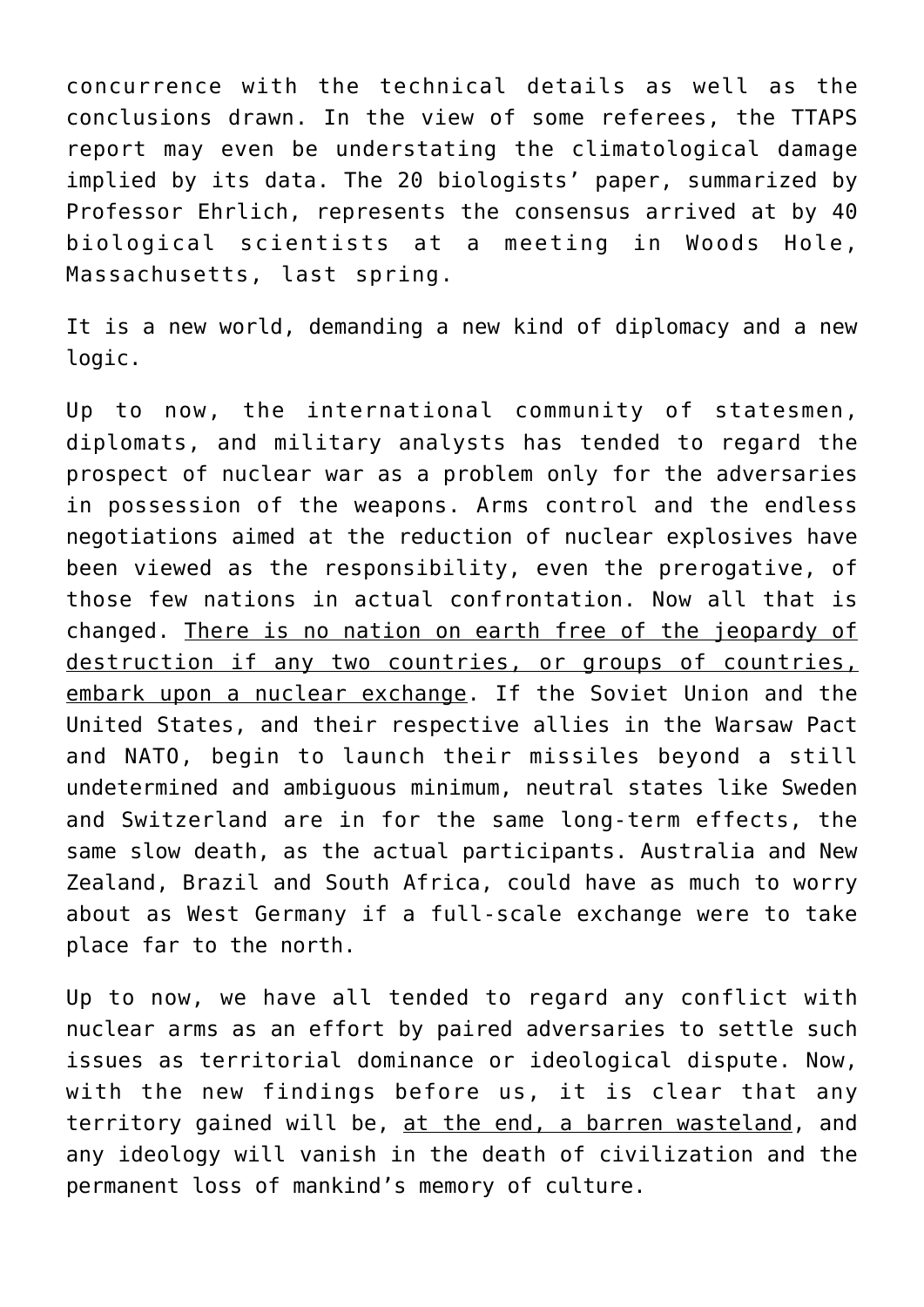The risks of this kind of war have conventionally been calculated by the numbers of dead human beings on either side at the end of the battle, armies and noncombatants together. The terms "acceptable" and "unacceptable," signifying so-andso many million human casualties, have been used for making cool judgments about the need for new and more accurate weapon systems. From now on, things are different. Leave aside the already taken for granted estimate that in an all-out exchange of, say, 5,000 megatons, something like a billion people would be killed outright by blast, heat, and radiation. Set aside as well the likely fact that more than another billion would die later on, from the delayed effects of the climate and radioactive fallout.

*Discover* magazine, January/February, 1984

Darkening the sun is one thing these bombs will do but Yahshua Messiah shows it will be even worse. It will burn the earth. Yahshua even tells us how long it will take to do so. Read this:

#### **Revelation 18:8-10, 17, 19**

8 Therefore, her plagues will come in one day—death, and mourning, and famine; and she will be utterly burned with fire; for strong *is* Father Yahweh Who judges her.

9 And the kings of the earth, who have committed fornication and lived luxuriously with her, will wail over her, and lament for her, when they will see the smoke of her burning-

10 Standing afar off for the fear of her torment, saying: Alas! Alas! That great city Babylon, that mighty city! For in one hour your judgment has come!

17 For in one hour such great riches came to nothing! And every sea captain, and all the company in ships, the sailors,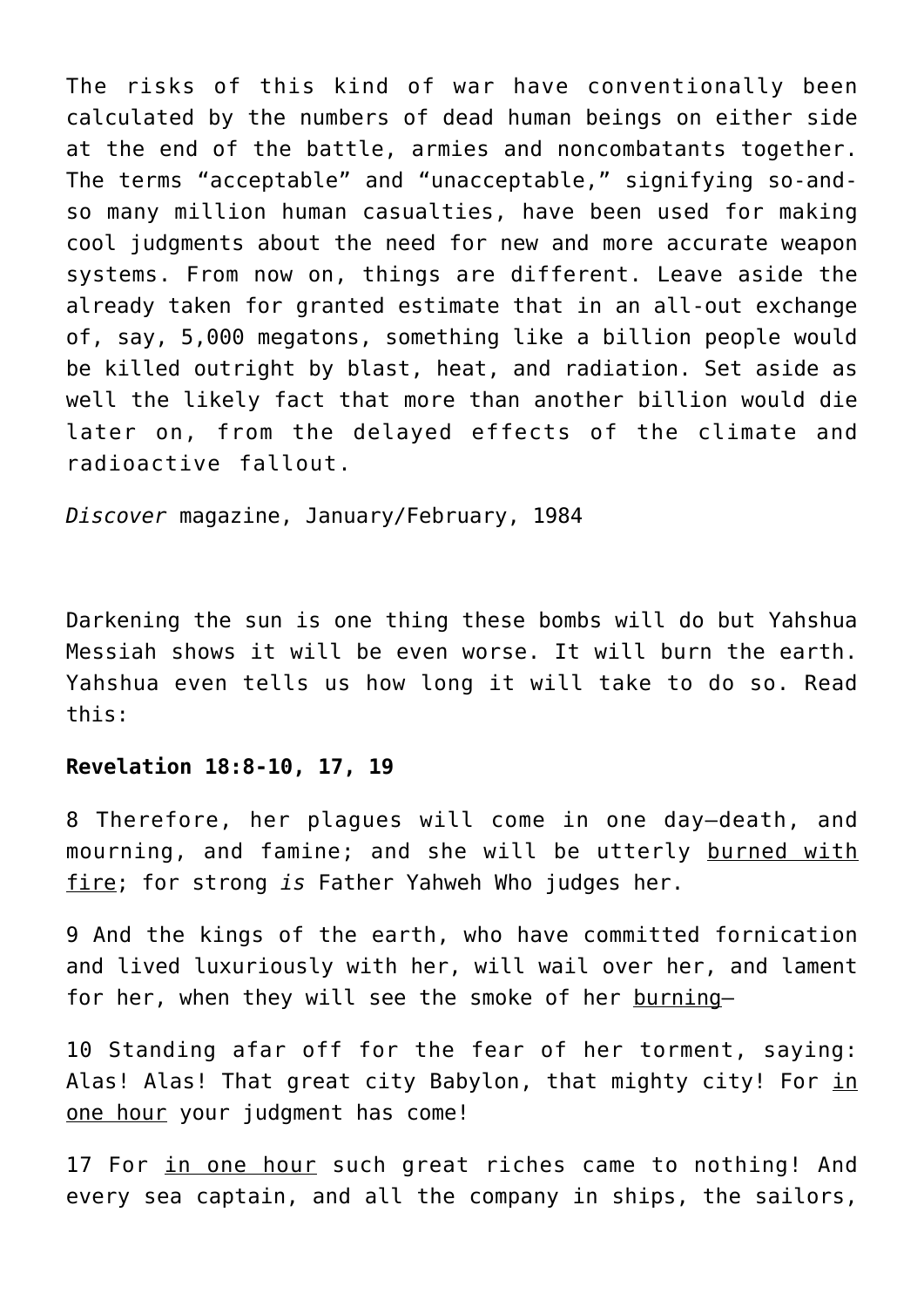and all who earn their living from the sea, stood afar off,

19 And they cast dust on their heads, and cried, weeping and wailing, saying: Alas! Alas, that great city, in which all who had ships in the sea were made rich through her wealth! For in one hour she is made desolate.

Burn the earth in one hour? Yes, read the following interview excerpt.

# **Atomic Armageddon is just 30 minutes away – former US Navy advisor**

Published time: 7 Dec, 2015 07:31 Edited time: 7 Dec, 2015 09:50

https://www.rt.com/shows/sophieco/324941-nuclear-co;c-war-us/

Dr. Theodore Postol, former advisor to the U.S. Chief of Naval Operations, a professor at MIT, nuclear technology expert.

… US and Russia once again are pumping up their nuclear arsenal, and the Doomsday Clock shows it's just three minutes before midnight. Is nuclear destruction looming once again over humankind? …could Atomic Armageddon happen by accident?…

Sophie Shevardnadze: *…Ted, President Obama came into the White House calling for "Global Zero" – now, there are plans to spend a trillion dollars on an overall of entire nuclear*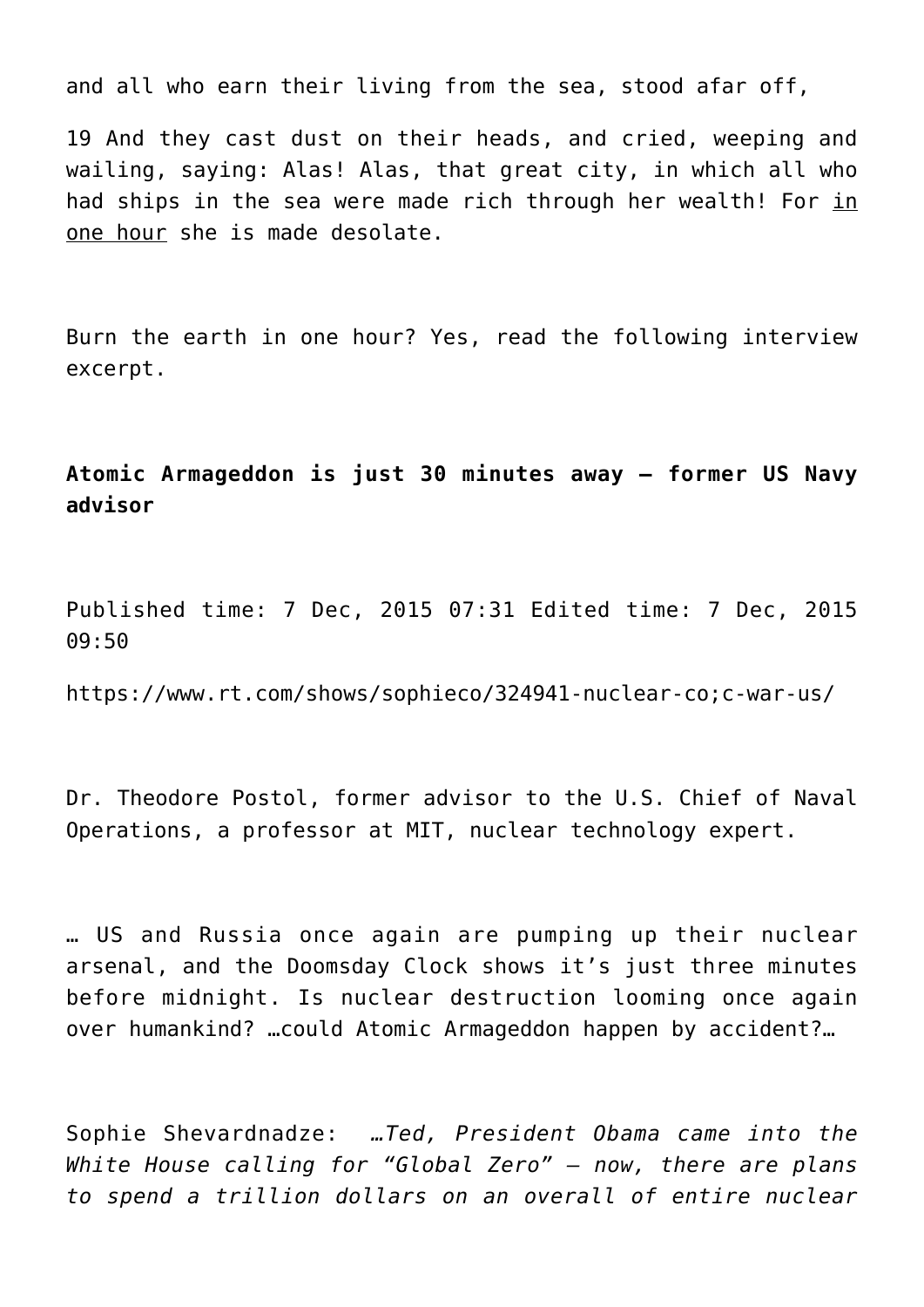*arsenal. Why is this happening?*

Dr. Theodore Postol: I think this is a consequence of the domestic politics.

SS: *Now, do you believe the U.S. is readying its nuclear forces for direct confrontation with Russia? Do you think nuclear war is possible now? At any scenario, do you see that?*

Dr. TP: I do think that an accidental nuclear war between the U.S. and Russia is possible. …I do think we are in danger.

SS: *What happens, hypothetically, if there is a nuclear war? Will a doctrine like a mutual destruction doctrine ever work again?*

Dr. TP: …somebody makes a bad decision with incomplete information, which is almost certainly what happens in the real world – information is never complete – you could have a massive use of nuclear weapons, and that, of course, would end civilization as we know it…

SS: *Now, Ted, tell me something. Explain to an amateur, to me, how does one launch a nuclear weapon? Is it as easy as pressing a button? How long does it take for a nuclear missile to reach its target?*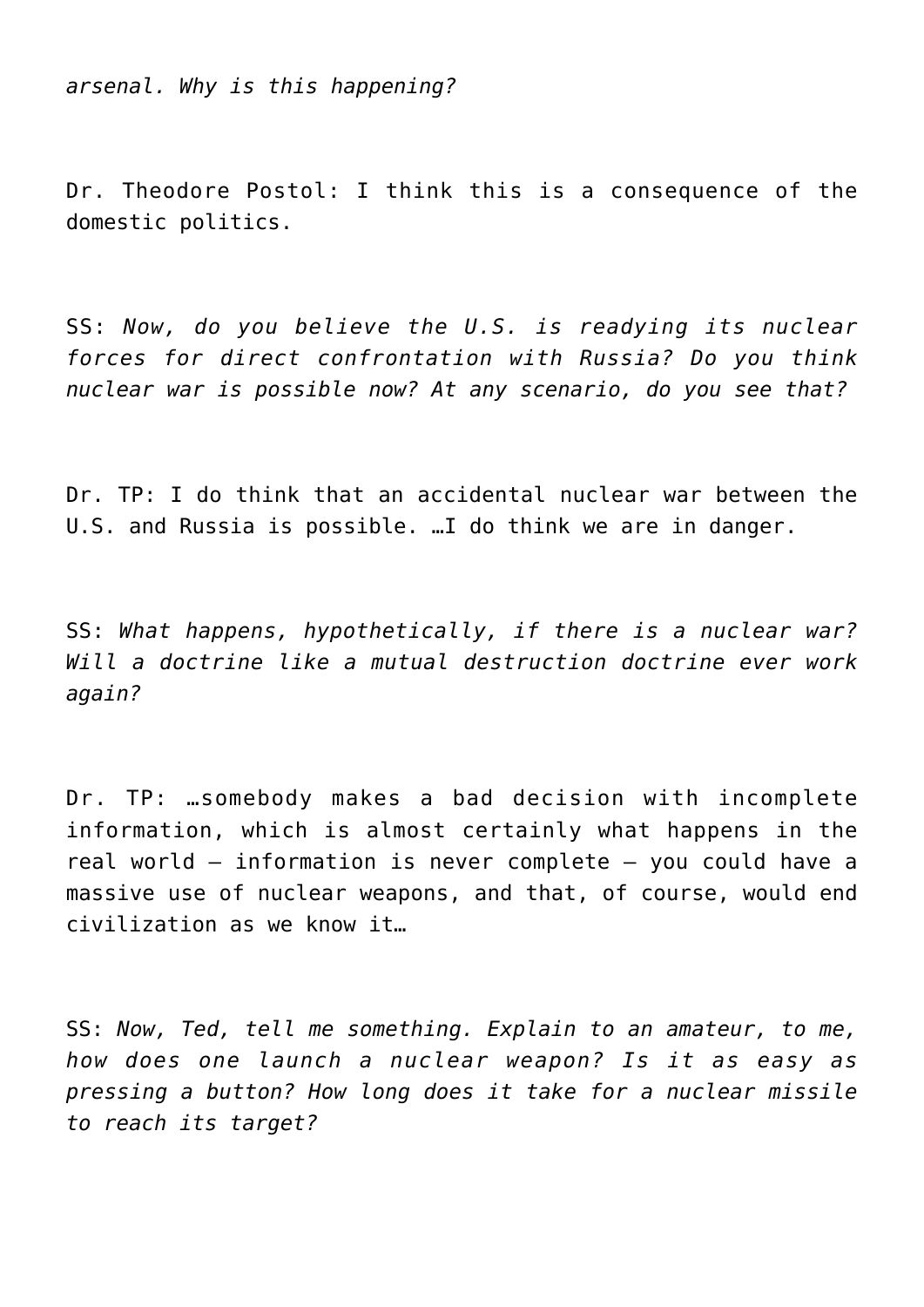Dr. TP: The ballistic missile could be fired, basically, within 50 or 60 seconds, more or less, after alert being given to the operators. The rocket will then ignite…then it would release warheads. The warheads would float in the near vacuum of space under the influence of gravity and momentum, and in about 20-28 minutes would arrive at their targets, re-enter the atmosphere and explode. So the world could be, basically, finished off in anywhere from half hour to an hour upon the arrival of these warheads. …most nuclear warheads would be delivered in a very short time, probably **within half hour or an hour** interval.

Yahshua Messiah inspired **Revelation 18** to be written in the year 96 AY. Neither the knowledge, nor the bombs were available to mankind until 1934, but they were prophesied 1,838 years before they even started. These Prophecies prove themselves True, and you should start believing the Scriptures–every Word.

Yahshua also said:

**Luke 24:25**

Then He said to them: 0 fools, and slow of heart to believe all that the Prophets have spoken!

The prophesied increase in knowledge and the bombs started in the same year, 1934.

**The Evolution of the Modern Computer. An Open Source Graphical History (1934 to 1950)**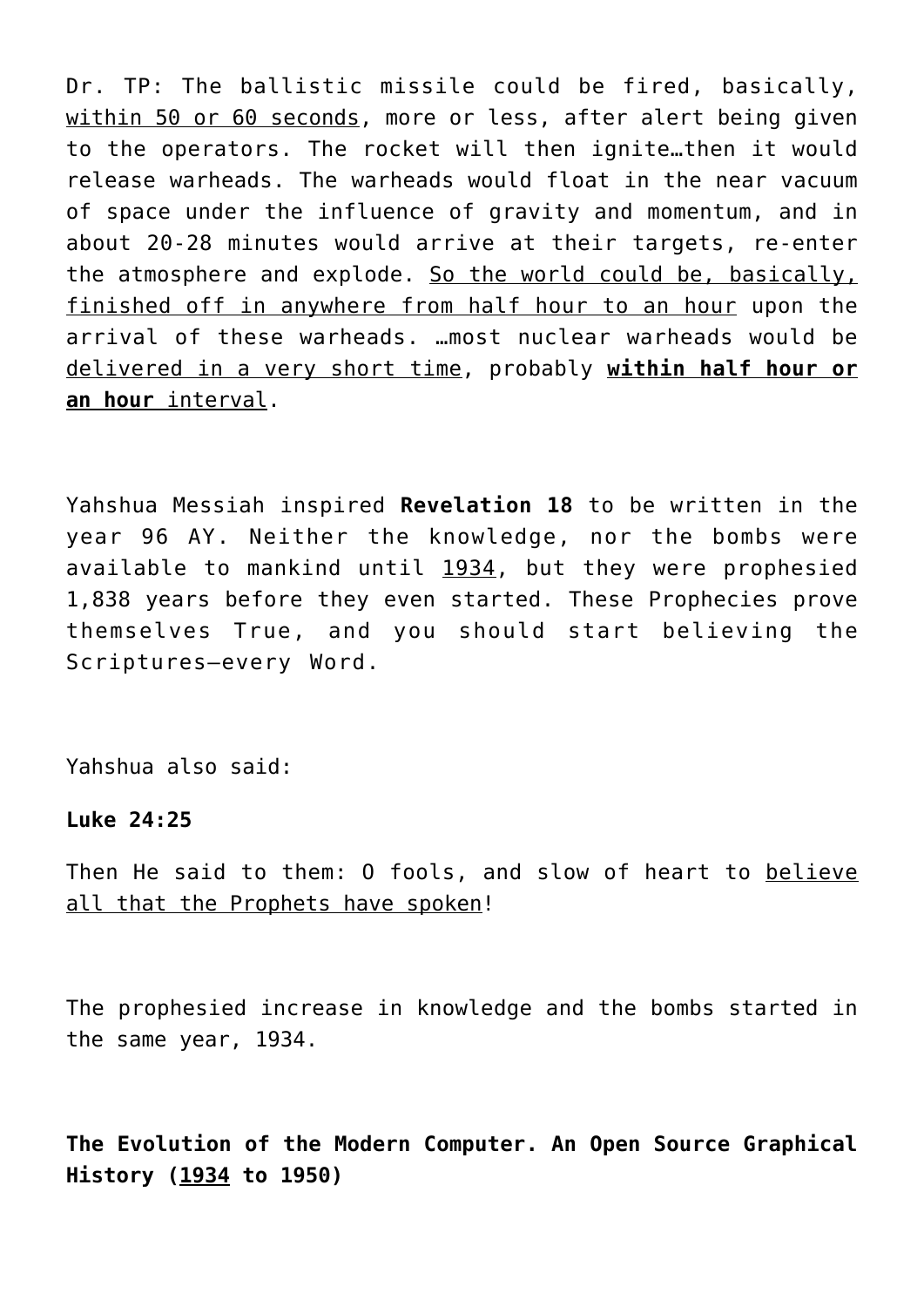This is the home of the Computer Evolution File. This file attempts to provide a comprehensive graphical representation of the evolution of the modern computer for the period 1934 to 1950.

virtualtravelog.net

### **Nuclear Also Started in 1934**

## **Leo Szilard – Patenting the Atomic Bomb**

Hungarian physicist, Leo Szilard was the first person to conceive of the nuclear chain reaction and the atomic bomb. He was noted for his contributions to the fields of thermodynamics, biophysics, nuclear physics, and the development of atomic energy.

Leo Szilard was part of the group of scientists that invented the atomic bomb as part of the Manhattan Project.

### **Leo Szilard – Nuclear Chain Reaction Patent:**

On July 4, 1934 Leo Szilard filed the first patent application for the method of producing a nuclear chain reaction aka nuclear explosion. His British patent included a description of a "neutron induced chain reactions to create explosions", and the concept of critical mass. The patent was given to the British War Office as part of the war effort.

nuclearweaponarchive.org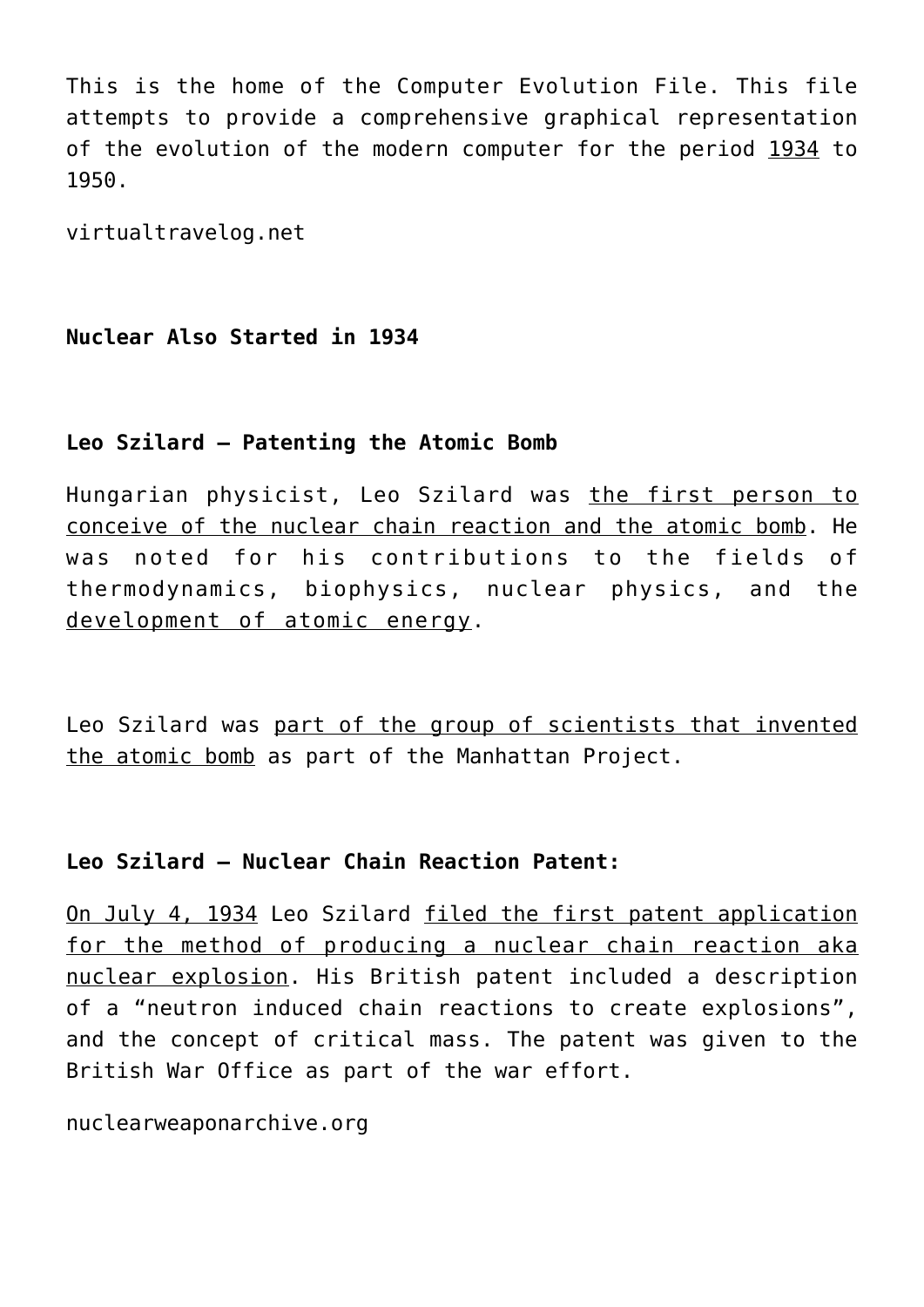Yahshua inspired the **Book of Revelation** to be written in 96 AY, but notice the increase in knowledge and that the bomb didn't start until 1934. That was 1,838 years after the burning of the earth Prophecy was given. Both are scientifically accurate.

Read the increase in knowledge Prophecy in:

#### **Daniyl 12:4**

But you, O Daniyl, shut up the words, and seal the book to the time of The End; many will run to and fro, and knowledge will be increased.

**Daniyl 12** was written 534 BY (Before Yahshua). That was 2,468 years before the knowledge increase started in 1934.

Mankind now has the knowledge and the bombs prophesied. The next and last thing on the agenda is the destruction. That will come with **the last 3½ years of the seven-year peace plan** that grabbed the interest of our current President, Donald Trump.

Full details of the seven-year peace plan that was signed in September 1993 are written in our books, *The Mark of the Beast,* Volumes 1 and 2; *The End*, and *Birth of the Nuclear Baby*. *The Mark of the Beast* was written in the 1970s and published in 1985, eight years before the seven-year peace plan was signed in 1993. These books are available today.

Call, write or email for information on these Prophecies and the prophesied Place of Protection. Yes! There is also a prophesied Place of Protection.